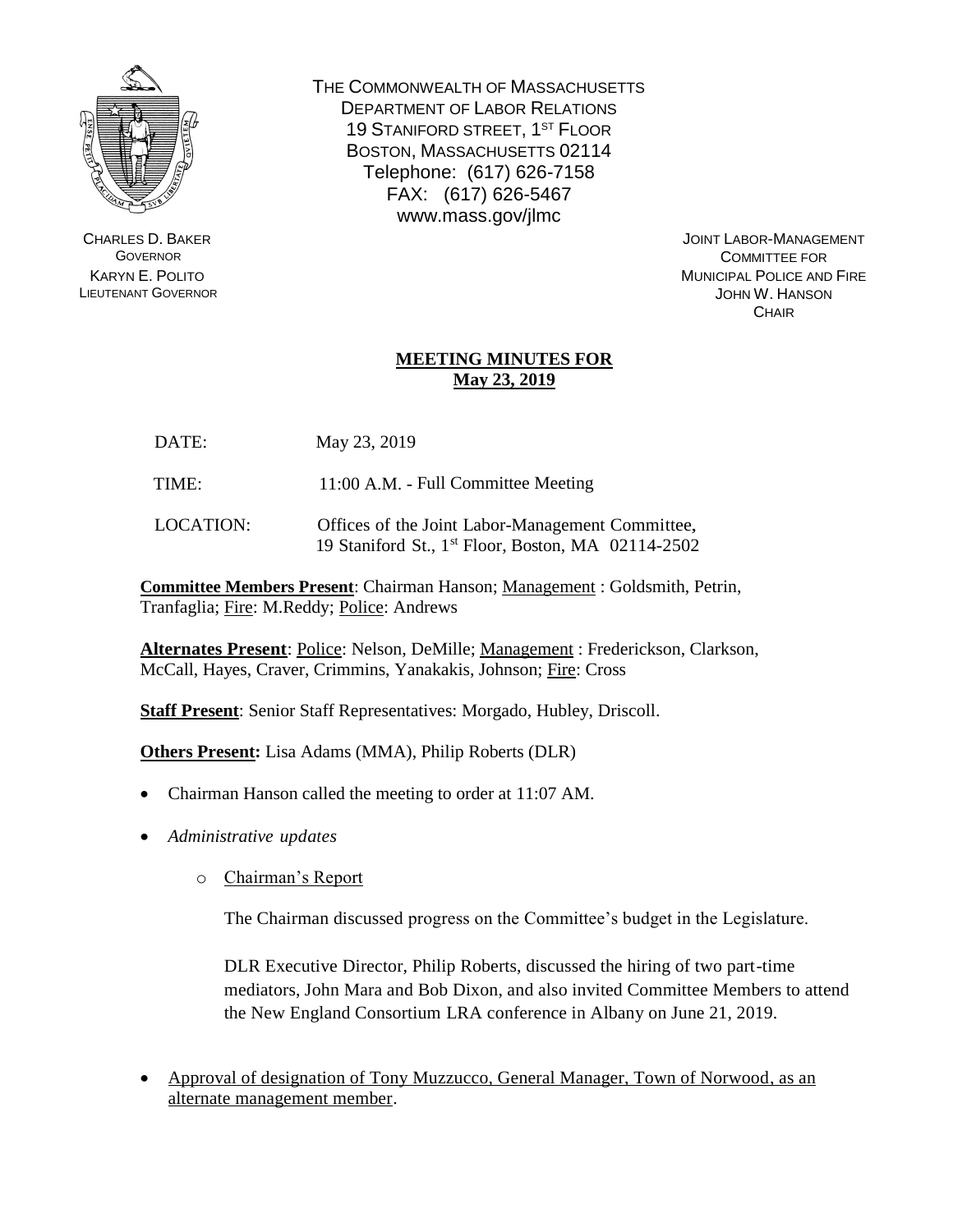**Motion by Goldsmith, second by M. Reddy: to approve designation of Tony Muzzucco as an alternate management member of the Committee.**

**The Motion passed unanimously.**

• *Petition, Jurisdiction, Awaiting Funding List (AFL) and Other Cases:*

|                                                                                                                                                                                                                                                                                                                                                                                       | <b>Case Number Organization</b>   | <b>Mediator/Sr. Staff</b>                                                                | <b>Topic/Vote/Action</b> |               |
|---------------------------------------------------------------------------------------------------------------------------------------------------------------------------------------------------------------------------------------------------------------------------------------------------------------------------------------------------------------------------------------|-----------------------------------|------------------------------------------------------------------------------------------|--------------------------|---------------|
| 19-7168                                                                                                                                                                                                                                                                                                                                                                               | Mendon Police                     | DC, GD                                                                                   | TA Ratified/AFL          |               |
|                                                                                                                                                                                                                                                                                                                                                                                       |                                   | Mr. Cummings briefed the Committee and reported the ratification of tentative agreement. |                          |               |
| Motion by Andrews, second by Goldsmith: to move the case to the Awaiting Funding List.                                                                                                                                                                                                                                                                                                |                                   |                                                                                          |                          |               |
| The Motion passed unanimously.                                                                                                                                                                                                                                                                                                                                                        |                                   |                                                                                          |                          |               |
| 19-7177                                                                                                                                                                                                                                                                                                                                                                               | <b>North Attleborough Fire</b>    | GD, JOEH                                                                                 | Jurisdiction             |               |
|                                                                                                                                                                                                                                                                                                                                                                                       | Mr. Hubley briefed the Committee. |                                                                                          |                          |               |
| Motion by M.Reddy, second by Goldsmith: that the Comittee vote to take jurisdiction in the case of the<br>North Attleborough Firefighters, Local 1992 and the Town of North Attleborough, JLM-19-7177.                                                                                                                                                                                |                                   |                                                                                          |                          |               |
| The Motion passed unanimously.                                                                                                                                                                                                                                                                                                                                                        |                                   |                                                                                          |                          |               |
| Motion by M.Reddy, second by Goldsmith: that the Committee vote to assign the following Committee<br>members to the case of North Attleborough Firefighters, Local 1992 and the Town of North<br>Attleborough, JLM-19-7177: Keene/Cross/M.Reddy for Fire and Johnson for Management or<br>substitutes as so designated and approved by the Police and Management Chairs respectively. |                                   |                                                                                          |                          |               |
| The Motion passed unanimously.                                                                                                                                                                                                                                                                                                                                                        |                                   |                                                                                          |                          |               |
| 19-7213                                                                                                                                                                                                                                                                                                                                                                               | <b>Bellingham Police</b>          | DC,DJM                                                                                   |                          | Jurisdiction  |
| Mr. Cummings briefed the Committee and reported a tentative agreement.                                                                                                                                                                                                                                                                                                                |                                   |                                                                                          |                          |               |
| No action required.                                                                                                                                                                                                                                                                                                                                                                   |                                   |                                                                                          |                          |               |
| 19-7234                                                                                                                                                                                                                                                                                                                                                                               | <b>Tyngsborough Fire</b>          | JOEH, DJM                                                                                |                          | T/A           |
| Mr. Morgado briefed the Committee and reported a tentative agreement.                                                                                                                                                                                                                                                                                                                 |                                   |                                                                                          |                          |               |
| No action required.                                                                                                                                                                                                                                                                                                                                                                   |                                   |                                                                                          |                          |               |
| 17-6139                                                                                                                                                                                                                                                                                                                                                                               | <b>Brookline Police</b>           | DC,DJM                                                                                   |                          | Funded/Remove |
| Mr. Morgado briefed the Committee.                                                                                                                                                                                                                                                                                                                                                    |                                   |                                                                                          |                          |               |
| Motion by Andrews, second by Goldsmith: to remove the case from the Committee's docket as the<br>contract has been funded.                                                                                                                                                                                                                                                            |                                   |                                                                                          |                          |               |
| The motion passed unanimously.                                                                                                                                                                                                                                                                                                                                                        |                                   |                                                                                          |                          |               |
| 18-6864                                                                                                                                                                                                                                                                                                                                                                               | <b>Grafton Police</b>             | DC,DJM                                                                                   |                          | Funded/Remove |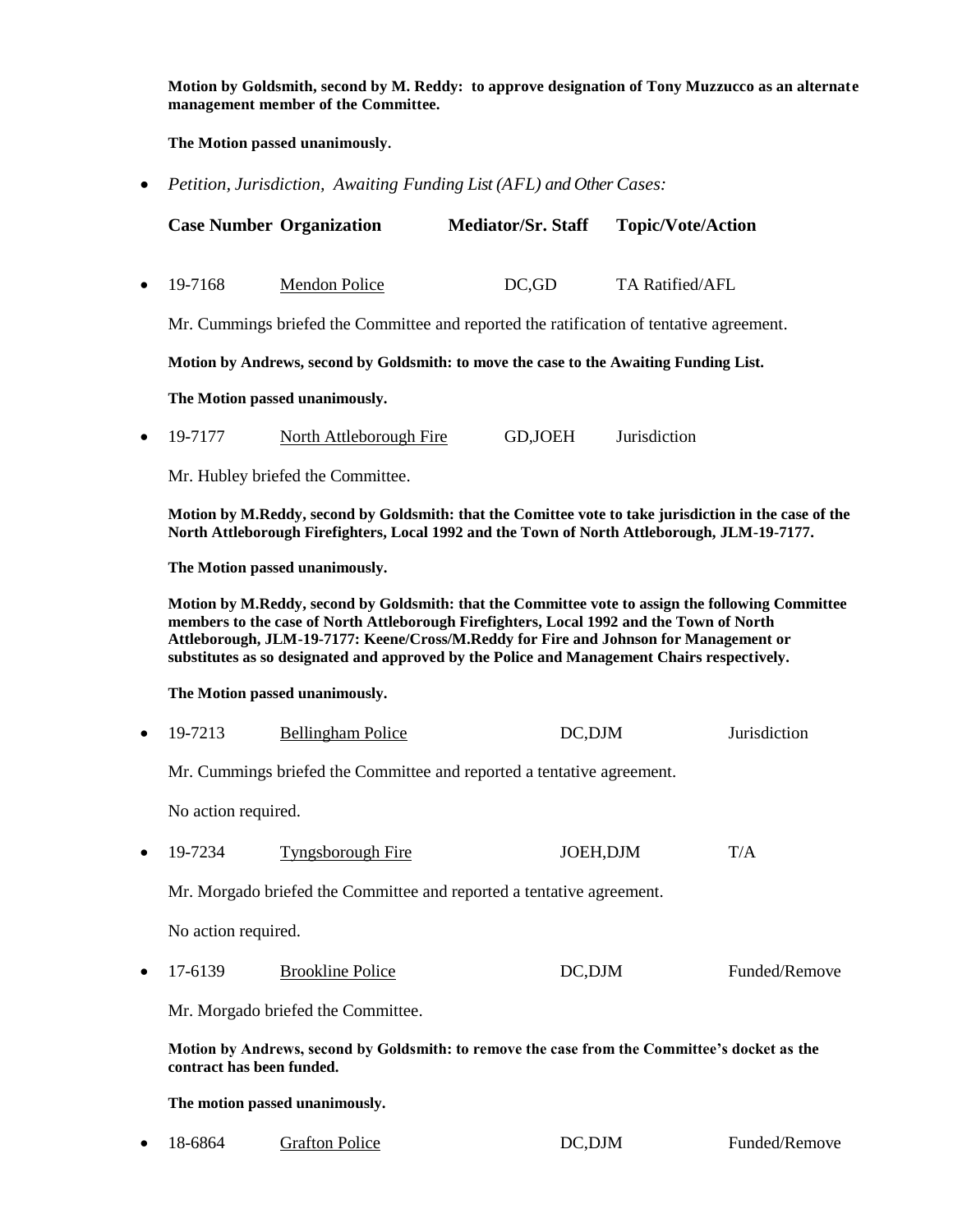Mr. Morgado briefed the Committee.

**Motion by Andrews, second by Goldsmith: to remove the case from the Committee's docket as it has been funded.** 

**The motion passed unanimously.**

• 18-6915 Easton Police DC,GD TA Ratified/AFL

Mr. Cummings and Mr. Driscoll briefed the Committee and reported the ratification of tentative agreement.

**Motion by Andrews, second by Goldsmith: to move the case to the Awaiting Funding List.** 

**The Motion passed unanimously.**

• 18-6957 Lowell Police DC,DJM No Action Taken

**Chair Hanson instructed that a Committee Level Mediation be scheduled.**

• 15-4930 Natick Police CG,DC,DJM Funded/Remove

Mr. Morgado briefed the Committee.

**Motion by Andrews, second by Goldsmith: to remove the case from the Committee's docket as the contract has been funded.** 

**The motion passed unanimously.**

• 16-6299 Billerica Fire JOEH,GD Funded /Remove

Mr. Hubley briefed the Committee.

**Motion by M.Reddy, second by Goldsmith: to remove the case from the Committee's docket as the contract has been funded.** 

**The motion passed unanimously.**

• 18-6566 Hudson Fire HB,JOEH,DJM Funded /Remove

Mr. Morgado briefed the Committee

**Motion by M.Reddy, second by Goldsmith: to remove the case from the Committee's docket as the contract has been funded.** 

**The motion passed unanimously.**

• 18-6809 Ware Fire SJS,JOEH,DJM Funded /Remove

Mr. Hubley briefed the Committee

**Motion by M.Reddy, second by Goldsmith: to remove the case from the Committee's docket as the contract has been funded.** 

**The motion passed unanimously.**

• 18-6956 Cambridge Fire JOEH,GD Funded /Remove